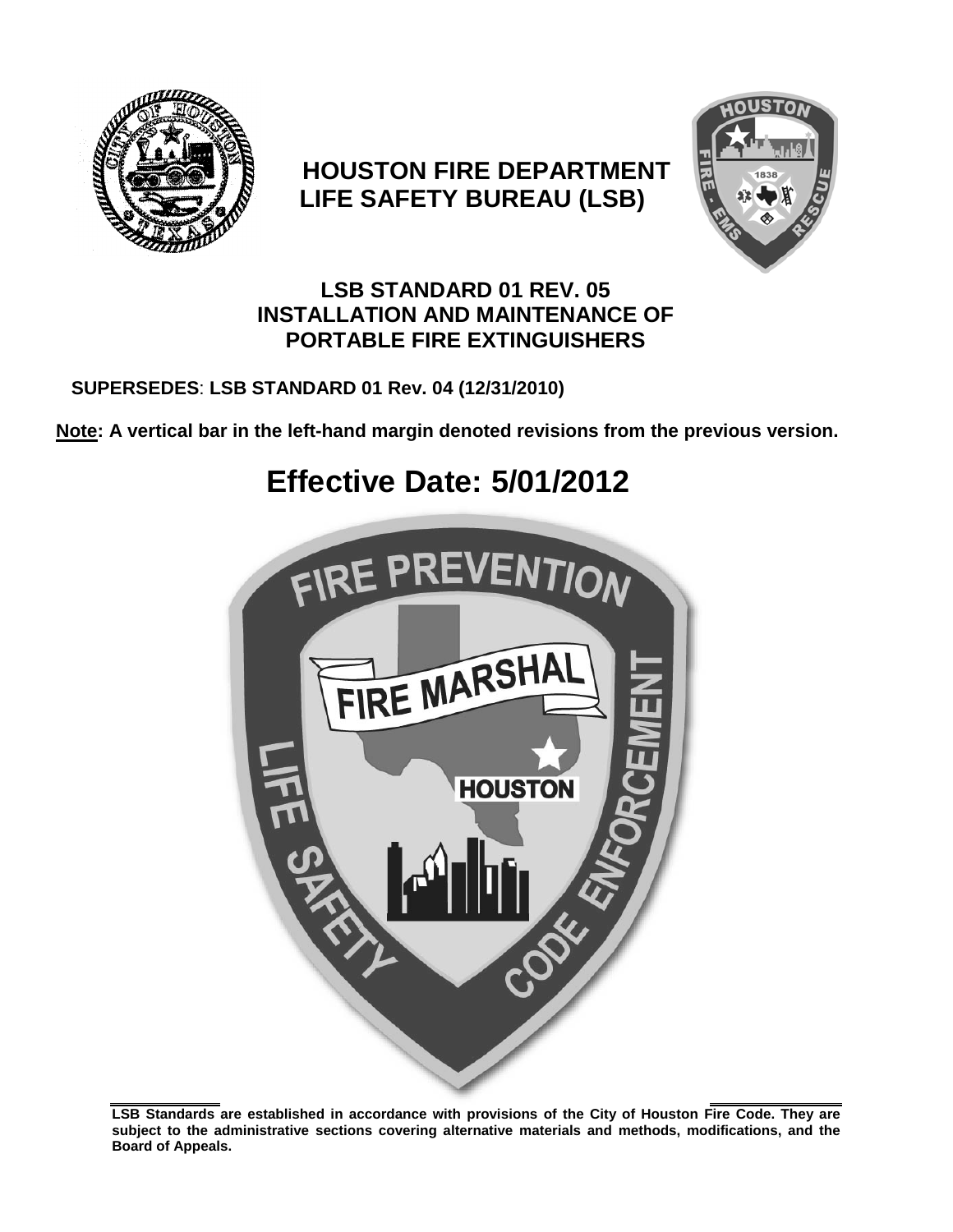# **TABLE OF CONTENTS**

| SECTION 1.4 --- SIZE AND PLACEMENT OF PORTABLE FIRE EXTINGUISHERS 3      |  |
|--------------------------------------------------------------------------|--|
|                                                                          |  |
|                                                                          |  |
|                                                                          |  |
|                                                                          |  |
| 1.4.3.1 Assemblies - Group A Occupancies (with an occupant load of 50 or |  |
|                                                                          |  |
|                                                                          |  |
|                                                                          |  |
|                                                                          |  |
|                                                                          |  |
|                                                                          |  |
|                                                                          |  |
|                                                                          |  |
|                                                                          |  |
|                                                                          |  |
|                                                                          |  |
|                                                                          |  |
|                                                                          |  |
|                                                                          |  |
|                                                                          |  |
|                                                                          |  |
|                                                                          |  |
| 1.5.8 Airport-aircraft fuel-servicing vehicles (Aircraft Refuelers).  9  |  |
|                                                                          |  |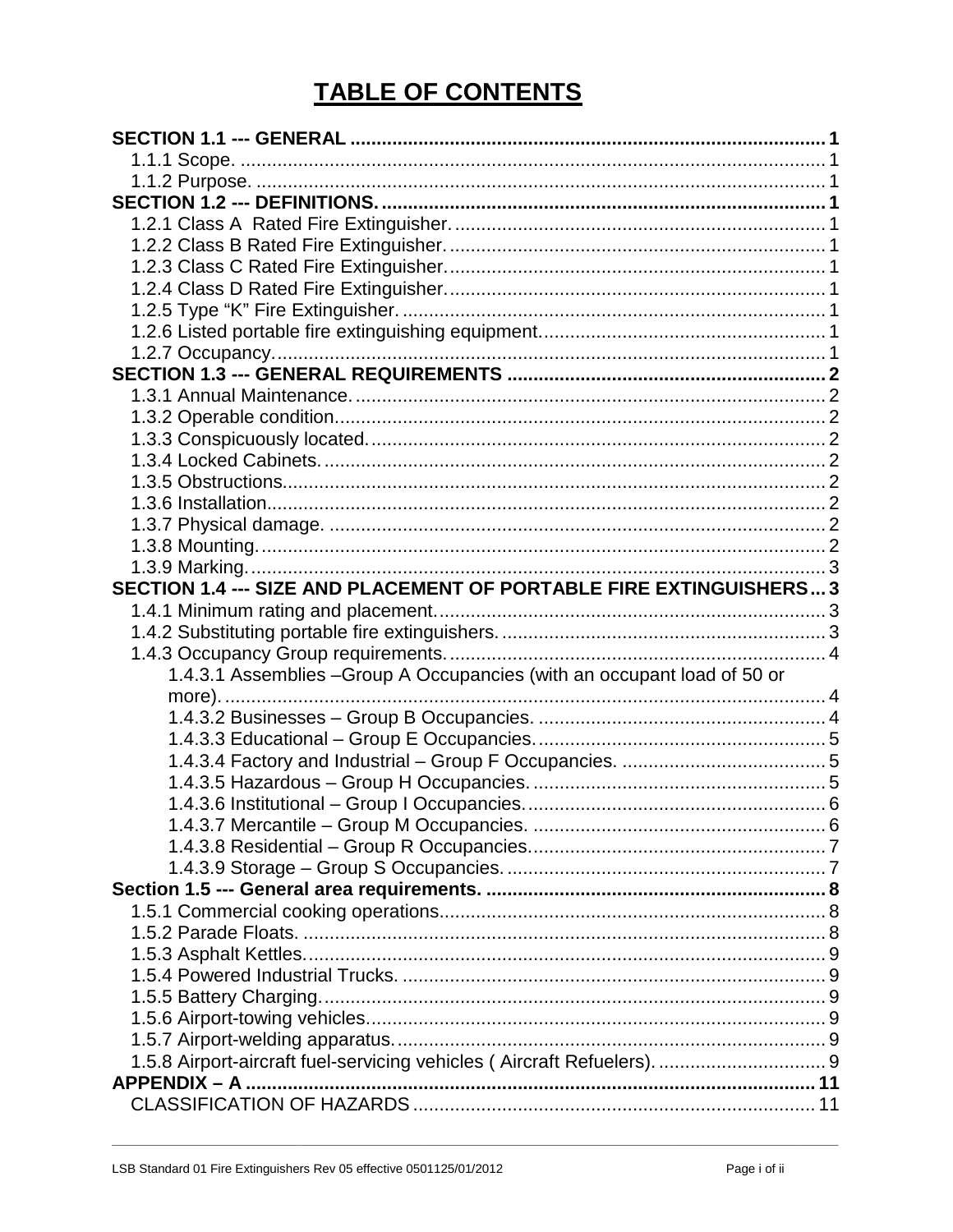| Class B Rated (Flammable and Combustible Liquids) Fire Hazards  13 |  |
|--------------------------------------------------------------------|--|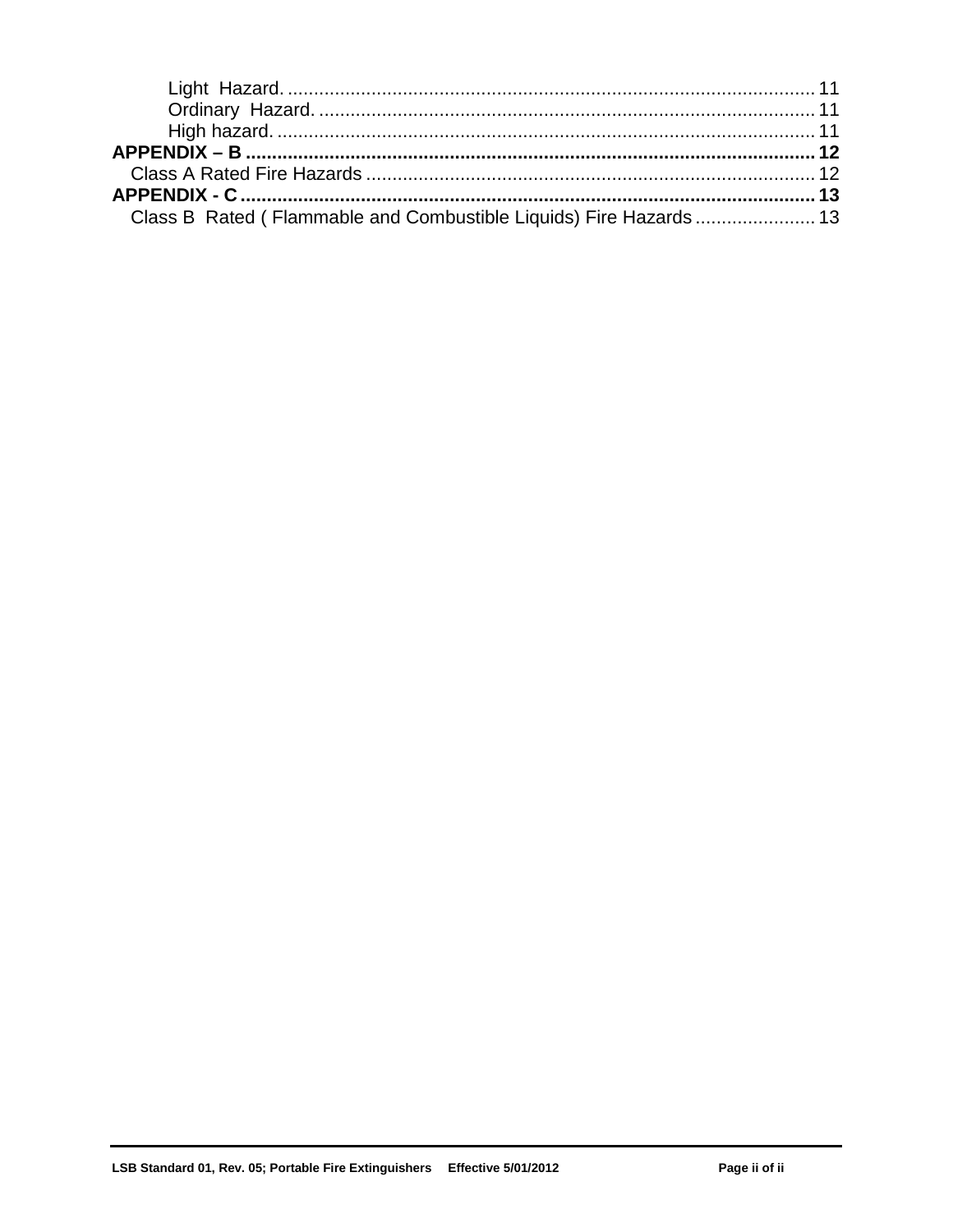#### **LSB STANDARD 01 REV 05 INSTALLATION AND MAINTENANCE OF PORTABLE FIRE EXTINGUISHERS**

#### <span id="page-3-0"></span>**SECTION 1.1 --- GENERAL**

#### <span id="page-3-1"></span>**1.1.1 Scope.**

Listed portable fire extinguishers shall be installed in occupancies and locations as set forth in the City of Houston *Fire Code* and this standard.

When areas are not covered in this standard, listed portable fire extinguishers shall be in accordance with NFPA 10.

#### <span id="page-3-2"></span>**1.1.2 Purpose.**

This standard is for the use and guidance of persons charged with selecting, purchasing, installing, approving, and maintaining listed portable fire extinguishing equipment.

#### <span id="page-3-3"></span>**SECTION 1.2 --- DEFINITIONS.**

#### <span id="page-3-4"></span>**1.2.1 Class A Rated Fire Extinguisher.**

Used for fires in ordinary combustible materials, such as wood, cloth, paper, rubber, and many plastics.

#### <span id="page-3-5"></span>**1.2.2 Class B Rated Fire Extinguisher.**

Used for fires in flammable liquids, oils, greases, tars, oil-base paints, lacquers, and flammable gases.

#### <span id="page-3-6"></span>**1.2.3 Class C Rated Fire Extinguisher.**

Used for fires that involve energized electrical equipment where the electrical nonconductivity of the extinguishing media is of importance. (When electrical equipment is de-energized, extinguishers for Class A or B fires may be used safely).

#### <span id="page-3-7"></span>**1.2.4 Class D Rated Fire Extinguisher.**

Used for fires in combustible metals, such as magnesium, titanium, zirconium, sodium, lithium, and potassium.

#### <span id="page-3-8"></span>**1.2.5 Type "K" Fire Extinguisher.**

Used for fires involving cooking media (grease, fats and oils) in commercial cooking appliances.

#### <span id="page-3-9"></span>**1.2.6 Listed portable fire extinguishing equipment.**

All portable fire extinguishing equipment shall be listed for intended use.

#### <span id="page-3-10"></span>**1.2.7 Occupancy.**

The purpose for which a building, or part thereof, is used or intended to be used. See current Fire Code.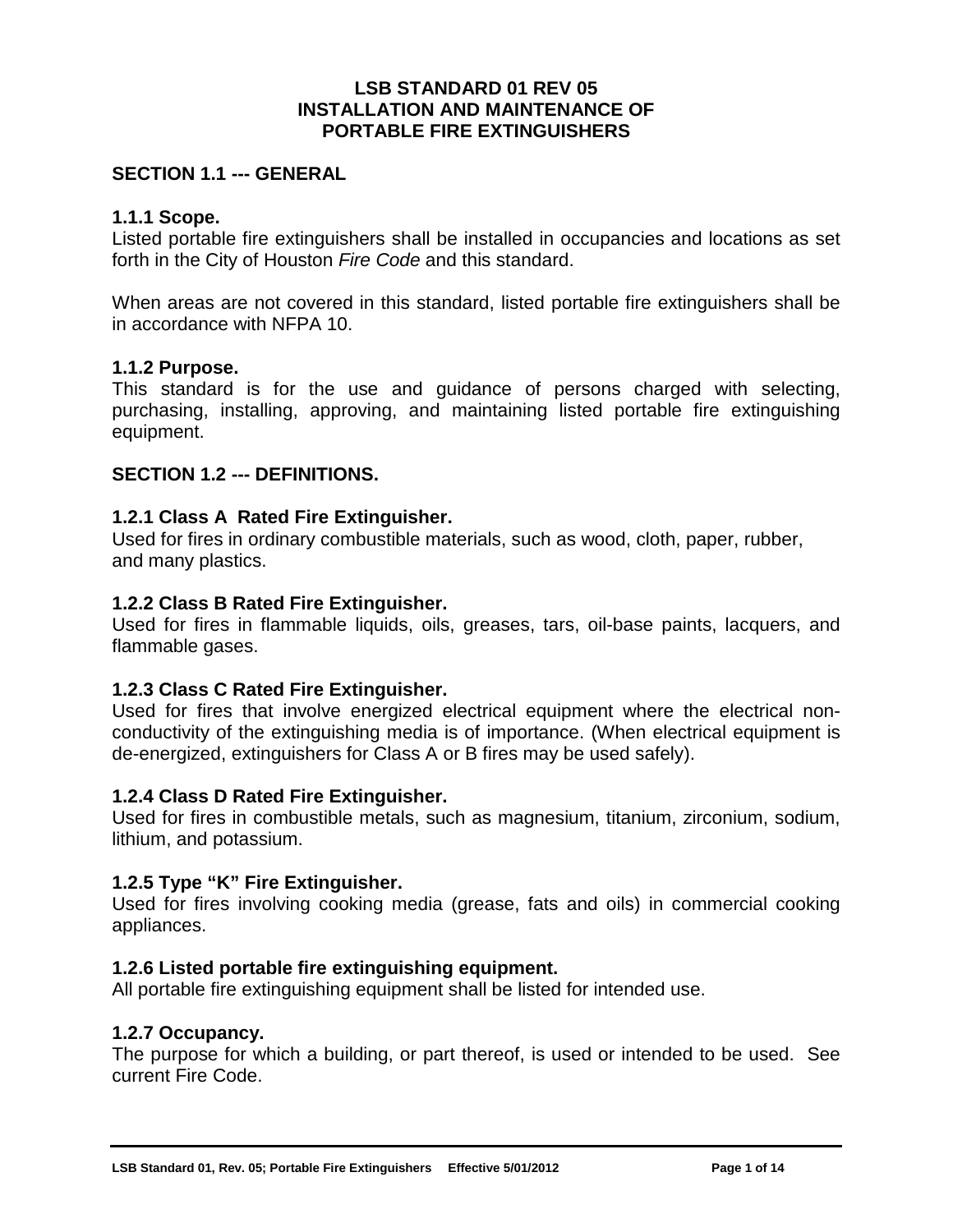# <span id="page-4-0"></span>**SECTION 1.3 --- GENERAL REQUIREMENTS**

#### <span id="page-4-1"></span>**1.3.1 Annual Maintenance.**

All fire extinguishers shall have a current annual inspection tag by an approved licensed fire protection equipment company. All servicing, testing, maintenance and tagging of listed portable fire extinguishers shall be conducted annually by qualified personnel in accordance with LSB Standard 02, "Inspection and Testing of Fire Protection and Life-Safety Equipment".

**Exception:** Listed portable fire extinguishers that can not be serviced (disposable) or listed fire extinguishers that may be serviced only at the manufacturer.

#### <span id="page-4-2"></span>**1.3.2 Operable condition.**

Portable fire extinguishers shall be maintained in a fully charged and operable condition, and kept in their designated places at all times when they are not being used.

#### <span id="page-4-3"></span>**1.3.3 Conspicuously located.**

Portable fire extinguishers shall be conspicuously located where they will be readily accessible and immediately available in the event of fire. Preferably they shall be located along normal unobstructed paths of travel, including exits from areas.

#### <span id="page-4-4"></span>**1.3.4 Locked Cabinets.**

Cabinets housing portable fire extinguishers shall not be locked.

**Exception:** 1. Where extinguishers are subject to malicious use, locked cabinets may be used provided they include means of emergency access.

2. In Group I-3 occupancies and in mental health areas in Group I-2 occupancies, access to portable fire extinguishers shall be permitted to be locked or to be located in staff locations provided the staff has keys.

#### <span id="page-4-5"></span>**1.3.5 Obstructions.**

Portable fire extinguishers shall not be obstructed or obscured from view.

**Exception:** In large rooms, and in certain locations where visual obstruction cannot be completely avoided, means shall be provided to indicate the locations of the fire extinguishers.

#### <span id="page-4-6"></span>**1.3.6 Installation.**

Portable fire extinguishers shall be installed on the hangers or in the brackets supplied, mounted in cabinets, or set on shelves, unless the extinguisher is of the wheeled type.

#### <span id="page-4-7"></span>**1.3.7 Physical damage.**

Portable fire extinguishers installed under conditions where they are subject to physical damage shall be protected from impact.

#### <span id="page-4-8"></span>**1.3.8 Mounting.**

Portable fire extinguishers having a gross weight not exceeding 40 pounds shall be installed so that the top of the extinguisher is not more than 5 feet above the floor. Extinguishers having a gross weight greater than 40 pounds (except wheeled types)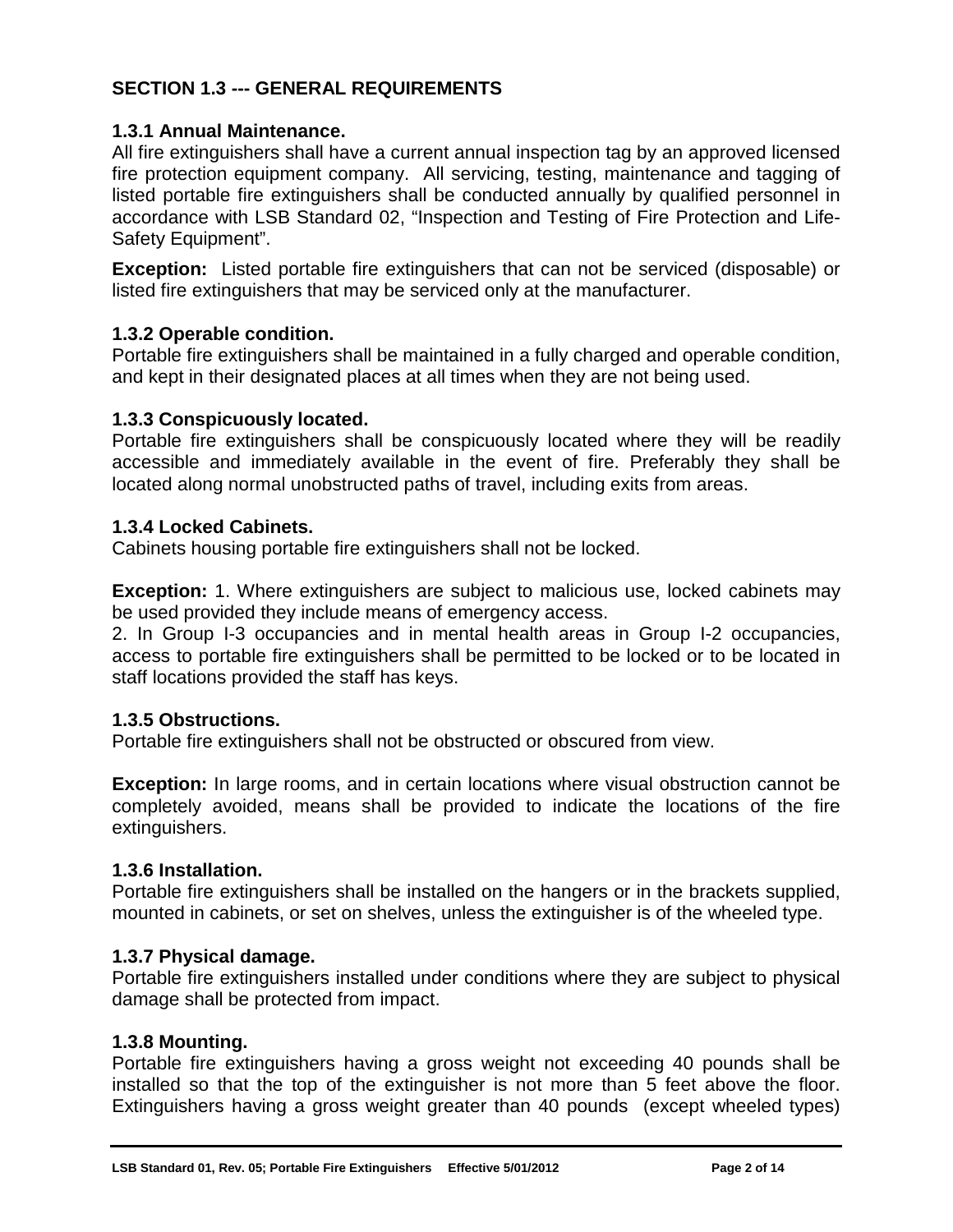shall be so installed that the top of the extinguisher is not more than 3  $\frac{1}{2}$  feet above the floor. In no case shall the clearance between the bottom of the extinguisher and the floor be less than 4 inches.

## <span id="page-5-0"></span>**1.3.9 Marking.**

Portable fire extinguishers mounted in cabinets or wall recesses or set on shelves shall be placed in a manner such that the extinguisher operating instructions face outward. The location of such extinguishers shall be marked conspicuously.

# <span id="page-5-1"></span>**SECTION 1.4 --- SIZE AND PLACEMENT OF PORTABLE FIRE EXTINGUISHERS**

# <span id="page-5-2"></span>**1.4.1 Minimum rating and placement.**

The minimum rating for a listed portable fire extinguisher for any type occupancy, area or location shall be one 2-A, 10-B:C portable fire extinguisher for every 6000 square feet or fraction thereof. (Example – 6500 square feet – two portable fire extinguishers will be required).

The maximum travel distance to a Class A rated portable fire extinguisher shall be 75 feet by an unobstructed path of travel. The maximum travel distance to a Class B rated portable fire extinguisher shall be 50 feet by an unobstructed path of travel.

Upon inspection of certain occupancies, hazardous operations, or locations, the rating of a portable fire extinguisher and the travel distance may be increased or decreased by the code official per Appendix A, B and C. Where requirements of this standard are found to be in conflict with state and federal requirements, the more restrictive shall apply.

#### <span id="page-5-3"></span>**1.4.2 Substituting portable fire extinguishers.**

One 2½-gallon water listed portable fire extinguisher may replace the requirement of one Class 2-A rated listed portable fire extinguisher for existing extinguishers. When 2½-gallon water portable fire extinguishers are in need of replacement, they shall be replaced with one 2-A, 10-B:C portable fire extinguisher only.

Exception: In areas where water is needed for deep penetration such as woodworking and sawdust areas.

Two 2-A rated portable fire extinguishers may replace the requirement of one 4-A rated portable fire extinguisher provided the minimum required travel distance is maintained and the minimum required floor area is covered as per Appendix B and C.

One 4-A rated portable fire extinguisher may replace the requirement of two 2-A rated portable fire extinguishers provided the minimum required travel distance to a fire extinguisher is maintained and the minimum required floor area is covered as per Appendix B and C.

One 40-B rated portable fire extinguisher may replace the requirement of two 20-B rated portable fire extinguishers provided the minimum required travel distance to a fire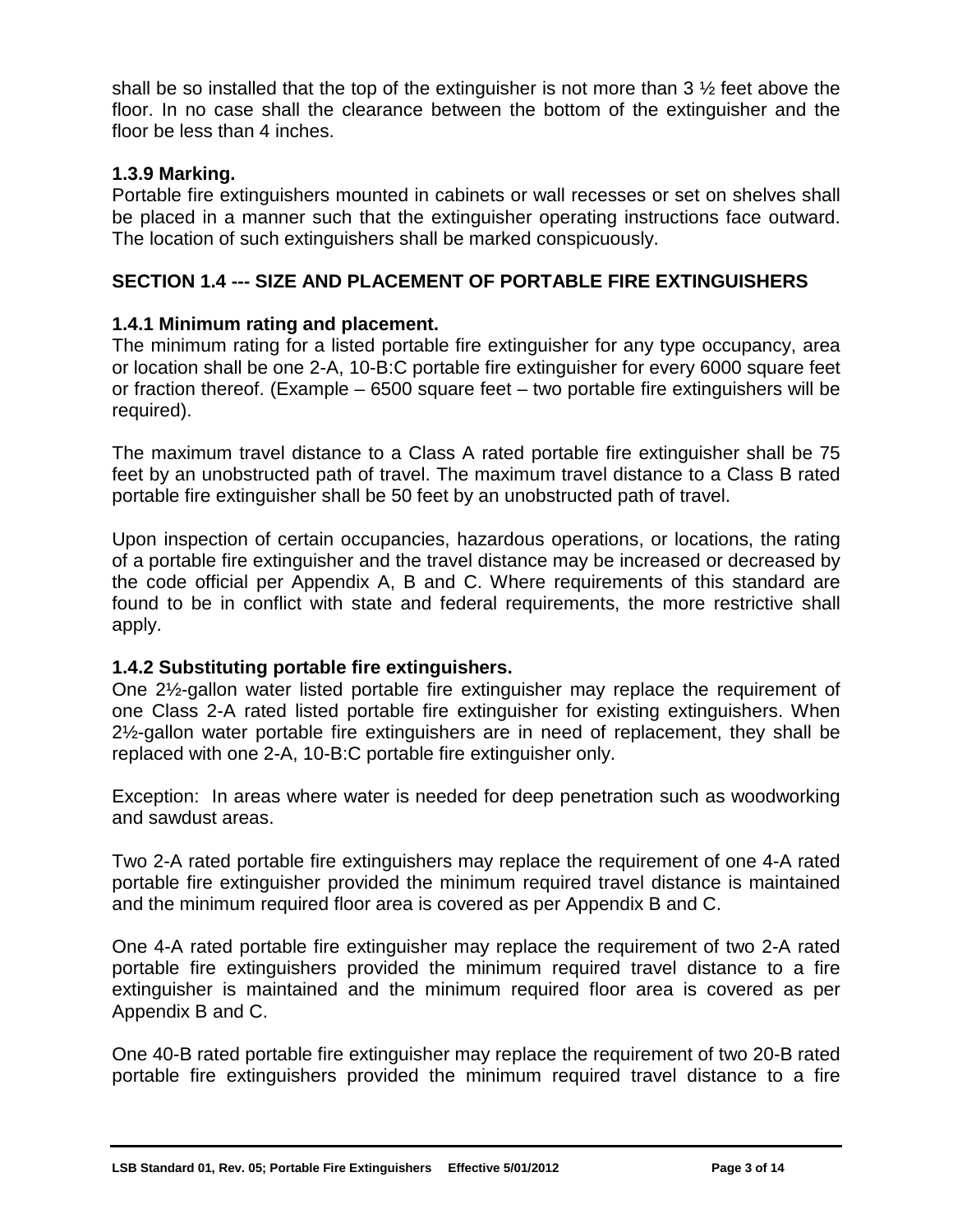extinguisher is maintained and the minimum required floor area is covered as per Appendix B and C.

#### **Exceptions:**

Two 1-A rated portable fire extinguishers shall not substitute for a 2-A rated portable fire extinguisher.

Two portable fire extinguishers of lower B ratings shall not be used to fulfill the protection requirements when a higher B rated portable fire extinguisher is required. (Example - two 20-B rated portable fire extinguishers shall not replace the requirement of a 40-B rated portable fire extinguisher).

In sensitive areas such as telephone rooms, electrical rooms and computer rooms, fire extinguishers such as Clean Agents and  $CO<sub>2</sub>$  of the same required rating may substitute for a dry chemical fire extinguisher.

#### <span id="page-6-0"></span>**1.4.3 Occupancy Group requirements.**

Portable fire extinguishers shall be installed in all occupancies. See the current Fire Code for Occupancy Group Classifications.

#### <span id="page-6-1"></span>**1.4.3.1 Assemblies –Group A Occupancies (with an occupant load of 50 or more).**

Assemblies shall be classified as **ordinary hazards**. At least one portable fire extinguisher with a minimum rating of 2-A, 10-B:C shall be provided for each 3000 square feet of floor space, or fraction thereof. Portable fire extinguishers shall be so located that no point in the building is located more than 75 feet, by an unobstructed path of travel, from a portable fire extinguisher.

Assemblies with stages shall have a minimum rated 2-A, 10-B:C fire extinguisher mounted on each side of the stage.

# <span id="page-6-2"></span>**1.4.3.2 Businesses – Group B Occupancies.**

Business offices and professional services shall be classified as **light hazards**. At least one portable fire extinguisher with a minimum rating of 2-A, 10-B:C shall be provided for each 6000 square feet of floor space, or fraction thereof. Portable fire extinguishers shall be so located that no point in the building is located more than 75 feet, by an unobstructed path of travel, from a portable fire extinguisher.

Business with eating and dining (occupant load less than 50), small businesses not classified as H Occupancies, shall be classified as **ordinary hazards**. At least one portable fire extinguisher with a minimum rating of 2-A, 10-B:C shall be provided for each 3000 square feet of floor space, or fraction thereof. Portable fire extinguishers shall be so located that no point in the building is located more than 75 feet, by an unobstructed path of travel, from a portable fire extinguisher.

Business labs, print shops, using flammable and combustible liquids (not classified as Group H occupancies as per the current Fire Code) shall be classified as **ordinary hazards**. At least one portable fire extinguisher with a minimum rating of 2-A, 20-B:C shall be provided for each 3000 square feet of floor space, or fraction thereof. Portable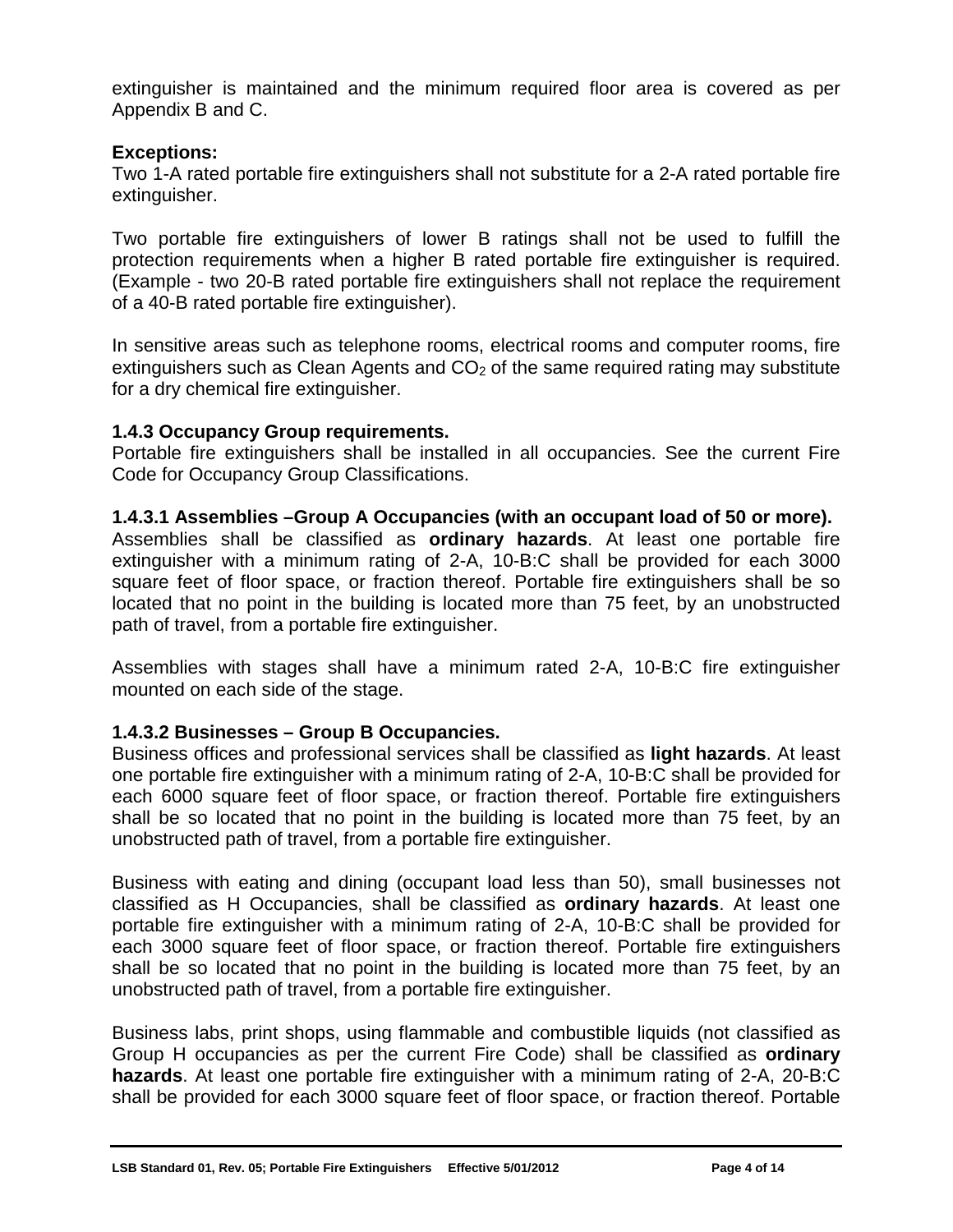fire extinguishers shall be so located that no point in the building is located more than 50 feet, by an unobstructed path of travel, from a portable fire extinguisher.

### <span id="page-7-0"></span>**1.4.3.3 Educational – Group E Occupancies.**

Educational offices and classrooms shall be classified as **light hazards**. At least one portable fire extinguisher with a minimum rating of 2-A, 10-B:C shall be provided for each 6000 square feet of floor space, or fraction thereof. Portable fire extinguishers shall be so located that no point in the building is located more than 75 feet, by an unobstructed path of travel, from a portable fire extinguisher.

Educational labs and shops shall be classified as **high hazard**. At least one portable fire extinguisher with a minimum rating of 2-A, 40-B:C shall be provided for each 3000 square feet of floor space, or fraction thereof. Portable fire extinguishers shall be so located that no point in the building is located more than 30 feet, by an unobstructed path of travel, from a portable fire extinguisher

Day Cares facilities shall be classified as **ordinary hazards**. At least one portable fire extinguisher with a minimum rating of 2-A, 10-B:C shall be provided for each 3000 square feet of floor space, or fraction thereof. Portable fire extinguishers shall be so located that no point in the building is located more than 75 feet, by an unobstructed path of travel, from a portable fire extinguisher.

#### <span id="page-7-1"></span>**1.4.3.4 Factory and Industrial – Group F Occupancies.**

Factory and industrial occupancies with the use and manufacturing of combustible commodities shall be classified as **ordinary hazards.** At least one portable fire extinguisher with a minimum rating of 2-A, 10-B:C shall be provided for each 3000 square feet of floor space, or fraction thereof. Portable fire extinguishers shall be so located that no point in the building is located more than 75 feet, by an unobstructed path of travel, from a portable fire extinguisher.

Factory and industrial occupancies with the use and manufacturing of noncombustible commodities shall be classified as **light hazards.** At least one portable fire extinguisher with a minimum rating of 2-A:10-B:C shall be provided for each 6000 square feet of floor space, or fraction thereof. Portable fire extinguishers shall be so located that no point in the building is located more than 75 feet, by an unobstructed path of travel, from a portable fire extinguisher.

Factory and industrial occupancies with the use of flammable and combustible liquids (not classified as Group H occupancies as per the current Fire Code) shall be classified as **ordinary hazards**. At least one portable fire extinguisher with a minimum rating of 2- A, 20-B:C shall be provided for each 3000 square feet of floor space, or fraction thereof. Portable fire extinguishers shall be so located that no point in the building is located more than 50 feet, by an unobstructed path of travel, from an extinguisher.

#### <span id="page-7-2"></span>**1.4.3.5 Hazardous – Group H Occupancies.**

Group H Occupancies shall be classified as **high hazard**. At least one portable fire extinguisher with a minimum rating of 4-A, 40-B:C shall be provided for each 4000 square feet of floor space, or fraction thereof. Portable fire extinguishers shall be so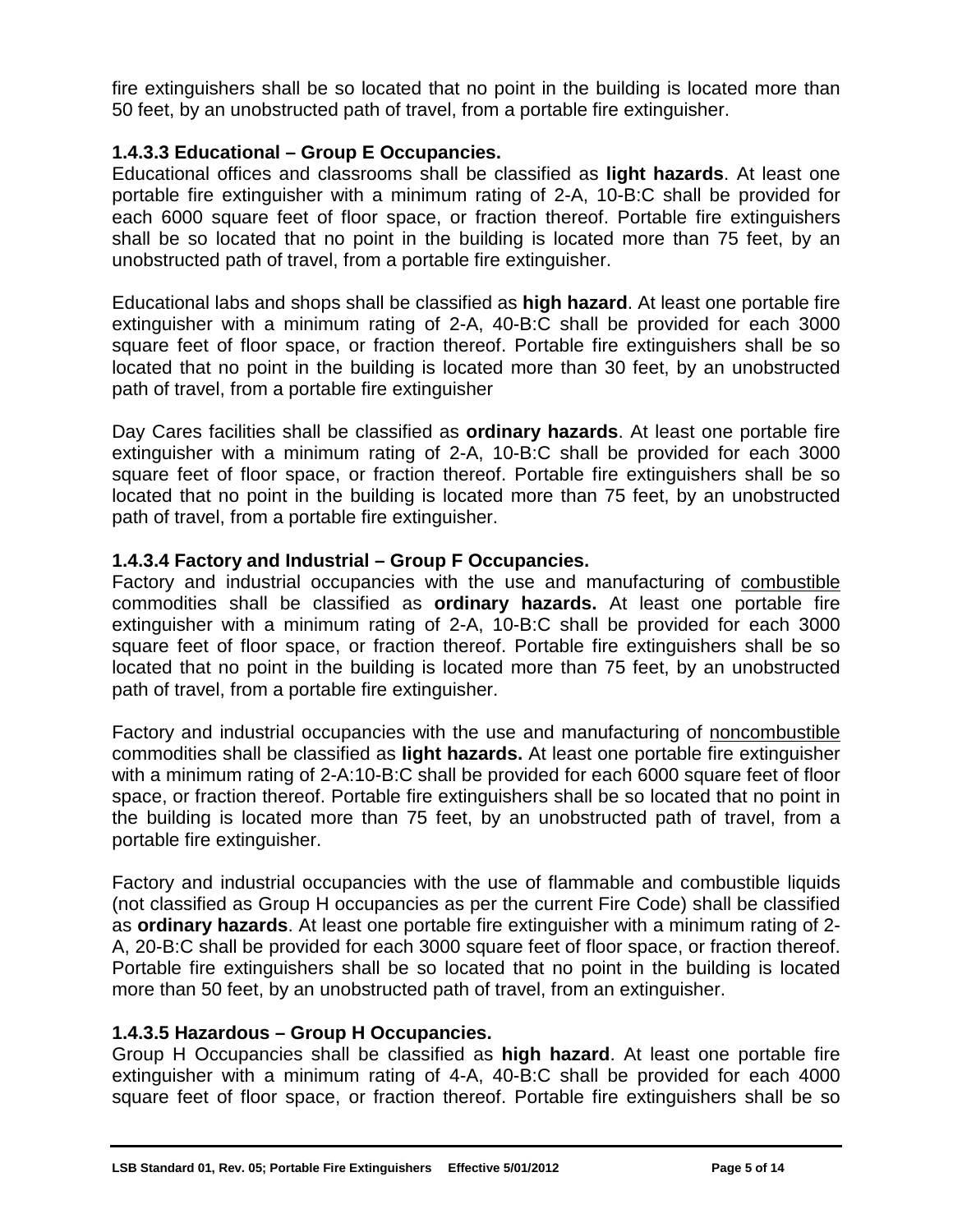located so that no point in the building is located more than 30 feet, by an unobstructed path of travel, from a portable fire extinguisher.

Repair garages classified as Group H Occupancies shall have at least one portable fire extinguisher with a minimum rating of 2A, 40-B:C provided for each 3000 square feet of floor space, or fraction thereof. Portable fire extinguishers shall be so located that no point in the building is located more than 30 feet, by an unobstructed path of travel, from a portable fire extinguisher.

Woodworking classified as Group H Occupancies shall have at least one portable fire extinguisher with a minimum rating of 4-A, provided for each 1000 square feet of floor space, or fraction thereof. Portable fire extinguishers shall be so located so that no point in the building is located more than 75 feet, by an unobstructed path of travel, from a portable fire extinguisher.

Wood working classified as a hazardous occupancy involving flammable and combustible liquids shall have at least one portable fire extinguisher with a minimum rating of 4-A, 40-B:C provided for each 3000 square feet of floor space, or fraction thereof. Portable fire extinguishers shall be so located that no point in the building is located more than 30 feet, by an unobstructed path of travel, from a portable fire extinguisher.

#### <span id="page-8-0"></span>**1.4.3.6 Institutional – Group I Occupancies.**

Institutional occupancies shall be classified as **ordinary hazards**. At least one portable fire extinguisher with a minimum rating of 2-A, 10-B:C shall be provided for each 3000 square feet of floor space, or fraction thereof. Portable fire extinguishers shall be so located that no point in the building is located more than 75 feet, by an unobstructed path of travel, from a portable fire extinguisher.

Institutional maintenance shops and labs using flammable and combustible liquids (not classified as Group H occupancies as per the current Fire Code) shall be classified as **ordinary hazard**. At least one portable fire extinguisher with a minimum rating of 2-A, 20-B:C shall be provided for each 3000 square feet of floor space, or fraction thereof. Portable fire extinguishers shall be so located that no point in the building is located more than 50 feet, by an unobstructed path of travel, from a portable fire extinguisher.

#### <span id="page-8-1"></span>**1.4.3.7 Mercantile – Group M Occupancies.**

Mercantile shall be classified as **ordinary hazards**. At least one portable fire extinguisher with a minimum rating of 2-A, 10-B:C shall be provided for each 3000 square feet of floor space, or fraction thereof. Portable fire extinguishers shall be so located that no point in the building is located more than 75 feet, by an unobstructed path of travel, from a portable fire extinguisher.

Group M motor vehicle service stations dispensing fuel shall be classified as **ordinary hazards**. At least two portable fire extinguishers with a minimum rating of 2-A, 10-B:C shall be provided for each 3000 square feet of floor space, or fraction thereof. Portable fire extinguishers shall be so located that no point in the building is located more than 50 feet, by an unobstructed path of travel, from a portable fire extinguisher.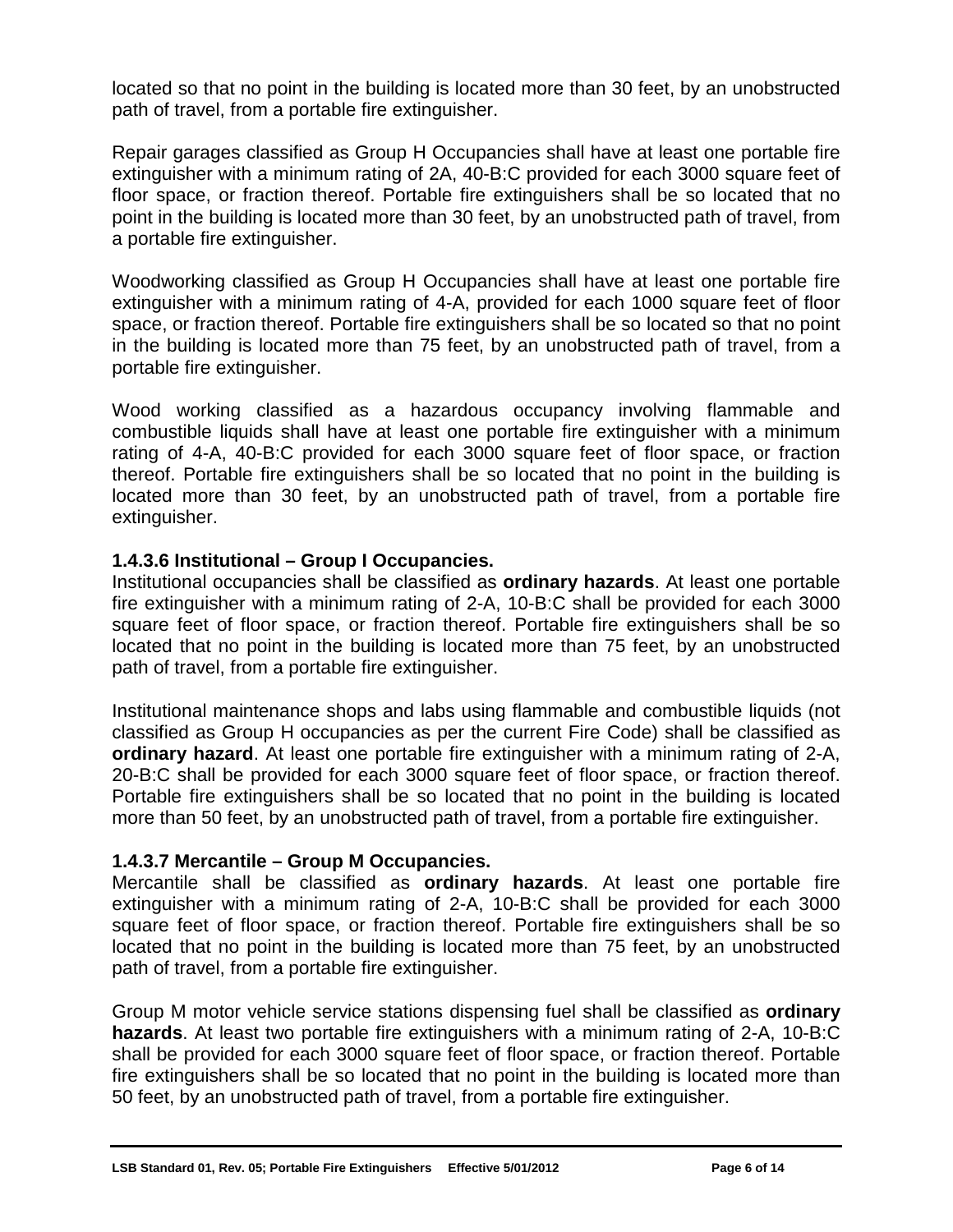# <span id="page-9-0"></span>**1.4.3.8 Residential – Group R Occupancies.**

Group R - Residential occupancies shall be classified as **ordinary hazards**. At least one portable fire extinguisher with a minimum rating of 2-A, 10-B:C shall be provided for each 3000 square feet of floor space, or fraction thereof. Portable fire extinguishers shall be so located that no point in the building is located more than 75 feet, by an unobstructed path of travel, from a portable fire extinguisher.

#### **EXCEPTION:**

1) R-2 Apartment occupancies shall be provided with at least one portable fire extinguisher. Such extinguisher shall have a gauge showing the charge and a minimum rating of 1-A, 10-B:C. A fire extinguisher shall be provided for and properly placed within each occupied apartment unit. Location and placement of the fire extinguisher shall be placed in accordance with the manufactures guidelines or Section 1.3.8, near the kitchen entryway, accessible and no closer than 5 feet from the cooking appliance. The extinguisher shall be placed so that the top of the extinguisher is not more than five feet above floor and the clearance between the bottom of the extinguisher and the floor is not less than 4 inches. The fire extinguisher may be placed within an unlocked pantry or cabinet. Fire extinguishers shall comply with Section 1.3.1 for annual maintenance and tagging. Fire extinguishers that are not serviceable, such as an extinguisher with a 1A, 10B:C rating, should be visually inspected at least monthly for loss of pressure (as indicated on the extinguisher's gauge) or for other damage to the fire extinguisher that might affect its performance.

2) R-2 Apartment (Garden-Type) properties equipped with automatic fire protection sprinkler systems may also exclude the portable extinguishers with a minimum rating of 2A, 10BC, required above and the extinguisher with a minimum rating of 1A, 10BC, referenced in Exception 1 above.

R-2 Residential occupancy offices, game rooms, physical fitness areas, storage rooms, maintenance shops, boiler rooms, laundry facilities, mail rooms, club houses, commons, and public assembly areas shall be classified as ordinary hazards. At least one portable fire extinguisher with a minimum rating of 2-A, 10- B:C shall be provided for each 3000 square feet of floor space, or fraction thereof. Portable fire extinguishers shall be so located that no point in the room or area is located more than 75 feet, by an unobstructed path of travel, from a portable fire extinguisher.

#### <span id="page-9-1"></span>**1.4.3.9 Storage – Group S Occupancies.**

High-hazard storage, Group S-1 occupancies considered **extra hazard** occupancies shall have at least one portable fire extinguisher with a minimum rating of 4-A, 40-B:C provided for each 4000 square feet of floor space, or fraction thereof. Portable fire extinguishers shall be so located so that no point in the building is located more than 30 feet, by an unobstructed path of travel, from a portable fire extinguisher. (Includes warehousing of or in-process storage of Class III, IV and high-hazard commodities)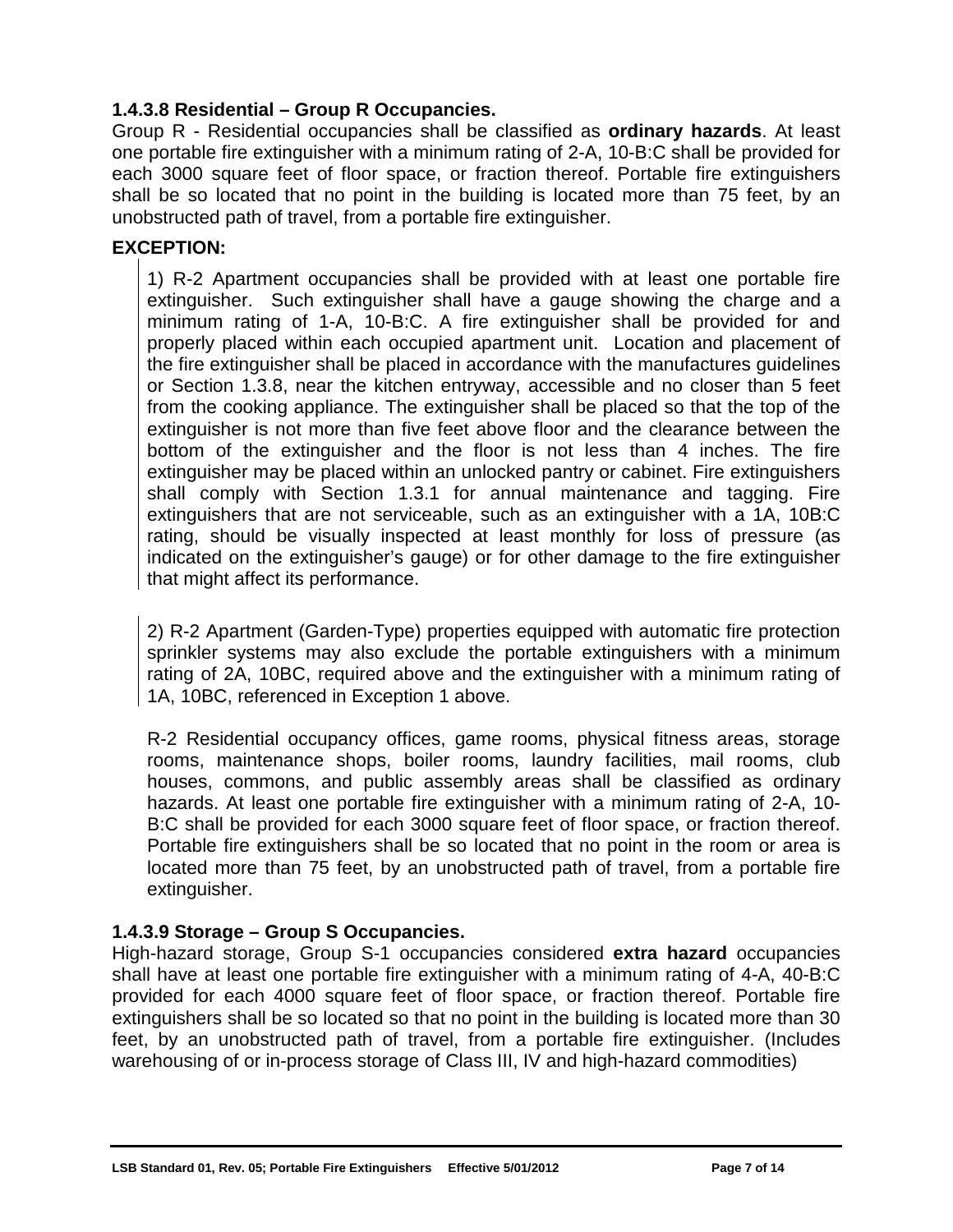Moderate-hazard storage, Group S-1 occupancies with combustible storage not classified as H occupancy, shall be classified as **ordinary hazards.** At least one portable fire extinguisher with a minimum rating of 2-A, 1O-B:C shall be provided for each 3000 square feet of floor space, or fraction thereof. Portable fire extinguishers shall be so located that no point in the building is located more than 75 feet, by an unobstructed path of travel, from a portable fire extinguisher. (Includes warehousing of or in-process storage of Class I and II commodities)

Low-hazard storage, Group S-2 occupancies with noncombustible storage shall be classified as **light hazard.** At least one portable fire extinguisher with a minimum rating of 2-A, 1O-B:C shall be provided for each 6000 square feet of floor space, or fraction thereof. Portable fire extinguishers shall be so located that no point in the building is located more than 75 feet, by an unobstructed path of travel, from a portable fire extinguisher. (Includes warehousing of or in-process storage of Class I commodities only when located in Group S-2)

Group S-1 Repair garages (limited to the exchange of parts) shall be classified as **ordinary occupancies.** At least one portable fire extinguisher with a minimum rating of 2-A, 1O-B:C shall be provided for each 3000 square feet of floor space, or fraction thereof. Portable fire extinguishers shall be so located that no point in the building is located more than 75 feet, by an unobstructed path of travel, from a portable fire extinguisher.

Group S-2 open parking garages shall be classified as **ordinary hazards.** At least one portable fire extinguisher with a minimum rating of 2-A, 1O-B:C shall be provided for each 3000 square feet of floor space, or fraction thereof. Portable fire extinguishers shall be so located that no point in the building is located more than 75 feet, by an unobstructed path of travel, from a portable fire extinguisher.

Group S-1 aircraft hangars (limited to exchange of parts) shall be classified as **ordinary hazards.** At least one portable fire extinguisher with a minimum rating of 2-A, 20-B:C shall be provided for each 3000 square feet of floor space, or fraction thereof. Portable fire extinguishers shall be so located that no point in the building is located more than 50 feet, by an unobstructed path of travel, from a portable fire extinguisher.

#### <span id="page-10-0"></span>**Section 1.5 --- General area requirements.**

#### <span id="page-10-1"></span>**1.5.1 Commercial cooking operations.**

A listed Type "K" portable fire extinguisher shall be provided where cooking equipment involves the use of vegetable or animal oils and fats for deep frying. The fire extinguisher shall be installed within 30 feet of commercial food heat-processing equipment, as measured along an unobstructed path of travel.

# <span id="page-10-2"></span>**1.5.2 Parade Floats.**

Motorized parade floats and towing apparatus shall be provided with a minimum 2-A, 10-B:C portable fire extinguisher readily accessible to the operator.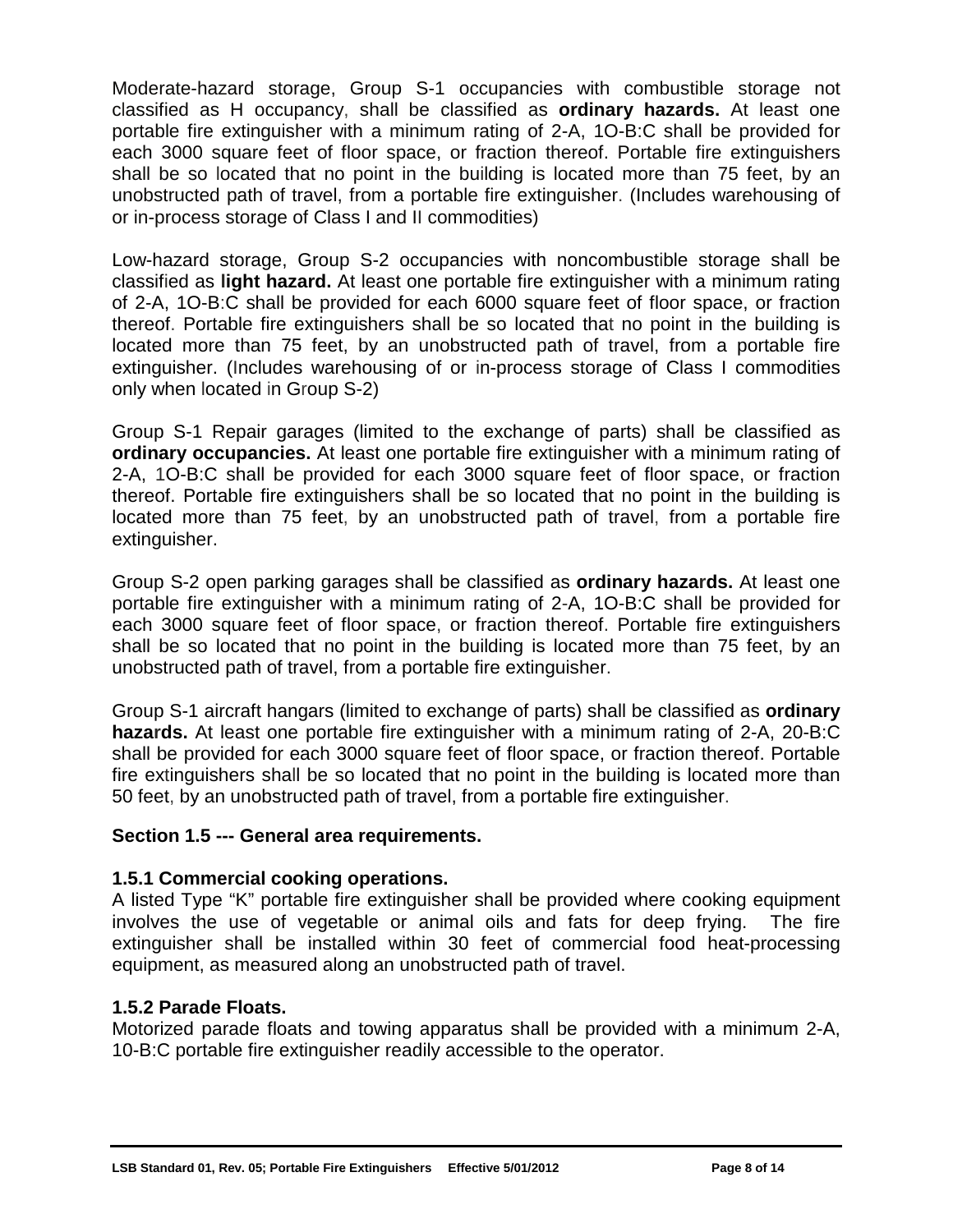#### <span id="page-11-0"></span>**1.5.3 Asphalt Kettles.**

A minimum 40-B:C-rated portable fire extinguisher shall be located within 25 feet of each asphalt kettle when the heat source is operating. A minimum 40-B:C-rated portable fire extinguisher shall also be located on roofs during asphalt coating operations. Also see Houston Fire Department LSB Standard 11, "Roofing Operations".

#### <span id="page-11-1"></span>**1.5.4 Powered Industrial Trucks.**

Vehicle fire extinguishers shall be provided for each liquid-fuel or LP-gas powered industrial truck and be of a minimum rating of 10-B:C.

#### <span id="page-11-2"></span>**1.5.5 Battery Charging.**

Battery-charging areas shall be provided with a fire extinguisher having a minimum rating of 4-A, 20-B:C within 20 feet of the battery charger.

#### <span id="page-11-3"></span>**1.5.6 Airport-towing vehicles.**

Vehicles used for towing aircraft shall be equipped with at least one listed fire extinguisher having a minimum rating of 20-B:C.

#### <span id="page-11-4"></span>**1.5.7 Airport-welding apparatus.**

Welding apparatus shall be equipped with at least one listed fire extinguisher having a minimum rating of 2-A, 10-B:C.

#### <span id="page-11-5"></span>**1.5.8 Airport-aircraft fuel-servicing vehicles ( Aircraft Refuelers).**

Aircraft fuel-servicing vehicles shall be equipped with at least two listed fire extinguishers, each having a minimum rating of 20-B:C. A fire extinguisher shall be readily accessible from either side of the vehicle.

**1.5.9 On hydrant fuel-servicing vehicles. Hydrant fuel-servicing vehicles shall be**

equipped with a minimum of one listed portable fire extinguisher complying with Section 906, and having a minimum rating of 20-B:C.

#### **1.5.10 Aircraft motor vehicle fuel dispensing stations**.

Portable fire extinguishers at fuel-dispensing stations shall be located such that pumps and dispensers are not more than 75 feet from one such extinguisher. Fire extinguishers shall be provide as followed

When the open-hose discharge capacity of the fueling system is no more than 200 gallons per minute, at least two listed portable fire extinguishers having a minimum rating of 20-B:C shall be provided.

When the open-hose discharge capacity of the fueling system is more than 200 gallons per minute but not over 350 gallons per minute, at least one listed wheeled extinguisher having a minimum rating of 80-B:C and having a capacity of 125 pounds of agent, shall be provided.

When the open-hose discharge capacity of the fueling system is more than 350 gallons per minute, at least two listed wheeled extinguishers, having a minimum rating of 80- B:C each and having a capacity of 125 pounds of agent of each, shall be provided.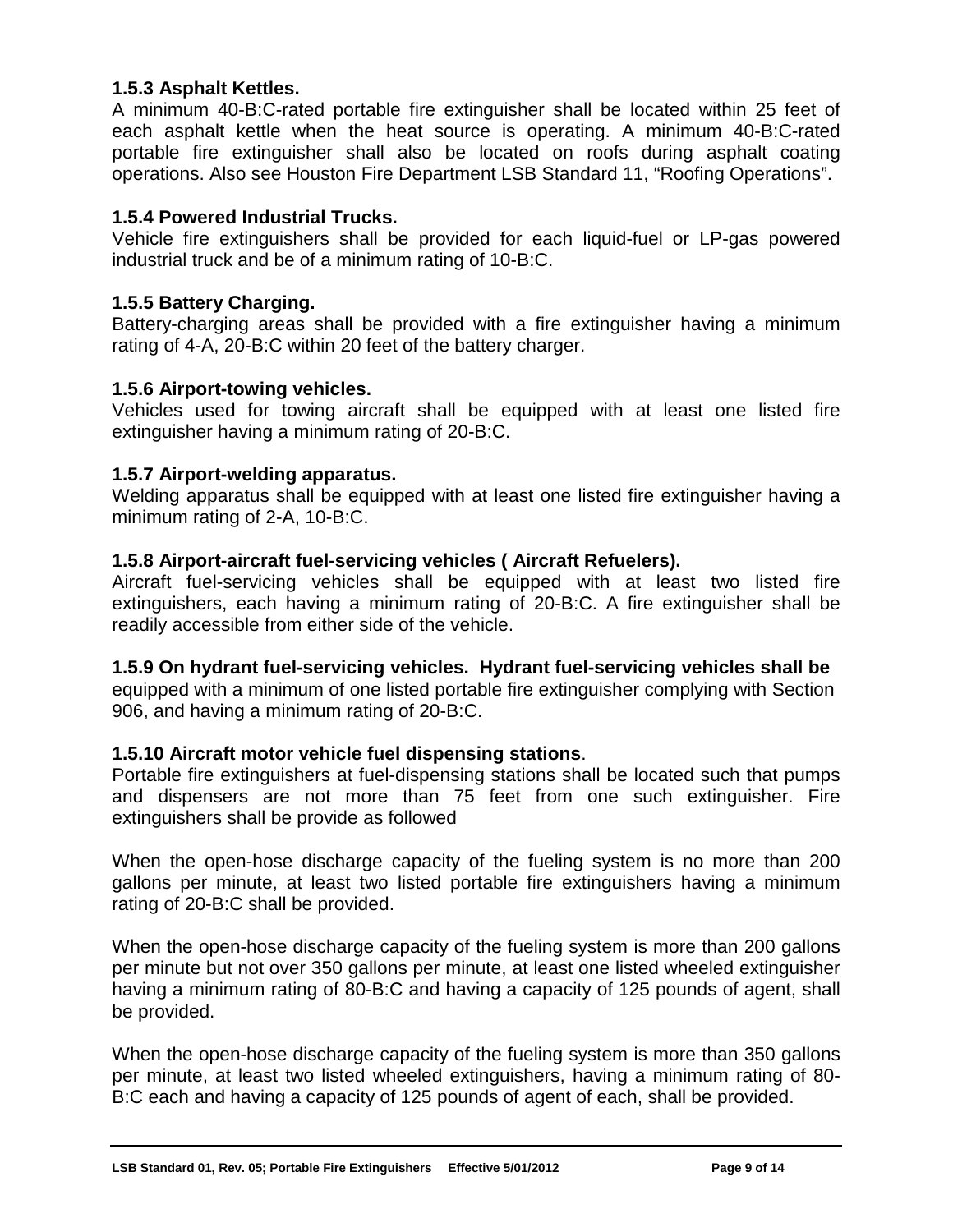#### **1.5.11 Heliports.**

At least one fire extinguisher having a minimum 80-B:C rating shall be provided for each permanent take-off and landing area and for aircraft parking areas.

#### **1.5.12 Tents.**

Portable fire extinguishers and other fire-protection appliances shall be provided in every tent, canopy, and temporary membrane structure as follows:

200-500 square feet of floor area: One 2-A:10-B:C rated portable fire extinguisher. 501-1000 square feet of floor area: Two 2-A:10-B:C rated portable fire extinguishers. Each additional 2000 square feet of floor area or fraction thereof: One 2-A:10-B:C rated portable fire extinguisher.

At least one 40-B:C rated portable fire extinguisher shall be provided for each kitchen, mess hall, power generator or transformer and at locations where flammable and combustible liquids are used, stored or dispensed, and as required by the code official.

#### **1.5.13 Automobile wrecking yards.**

Offices, storage buildings and vehicles used for site operations shall each be provided with at least one portable fire extinguisher with a rating of not less than 4-A, 40-B:C. When required by the code official, additional portable fire extinguishers shall be required in specific use areas.

#### **1.5.14 Magnesium.**

A supply of approved extinguishing materials in a substantial container with a hand scoop or shovel for applying material on magnesium fires or an approved portable fire extinguisher designed for use with such material shall be kept within easy reach of every operator performing a machining, grinding, or other processing operation on magnesium.

#### **1.5.15 Cutting and Welding-torch and flame producing devices.**

A minimum 2-A, 20-B:C-rated fire extinguisher or a charged water hose equipped with a nozzle shall be located within 30 feet of the location where hot works is in progress and shall be accessible without climbing stairs or ladders.

#### **1.5.16 LP-Gas and Open Flame Cooking.**

For compliance see Houston Fire Department LSB Standard 10, "LP-Gas Storage and Use".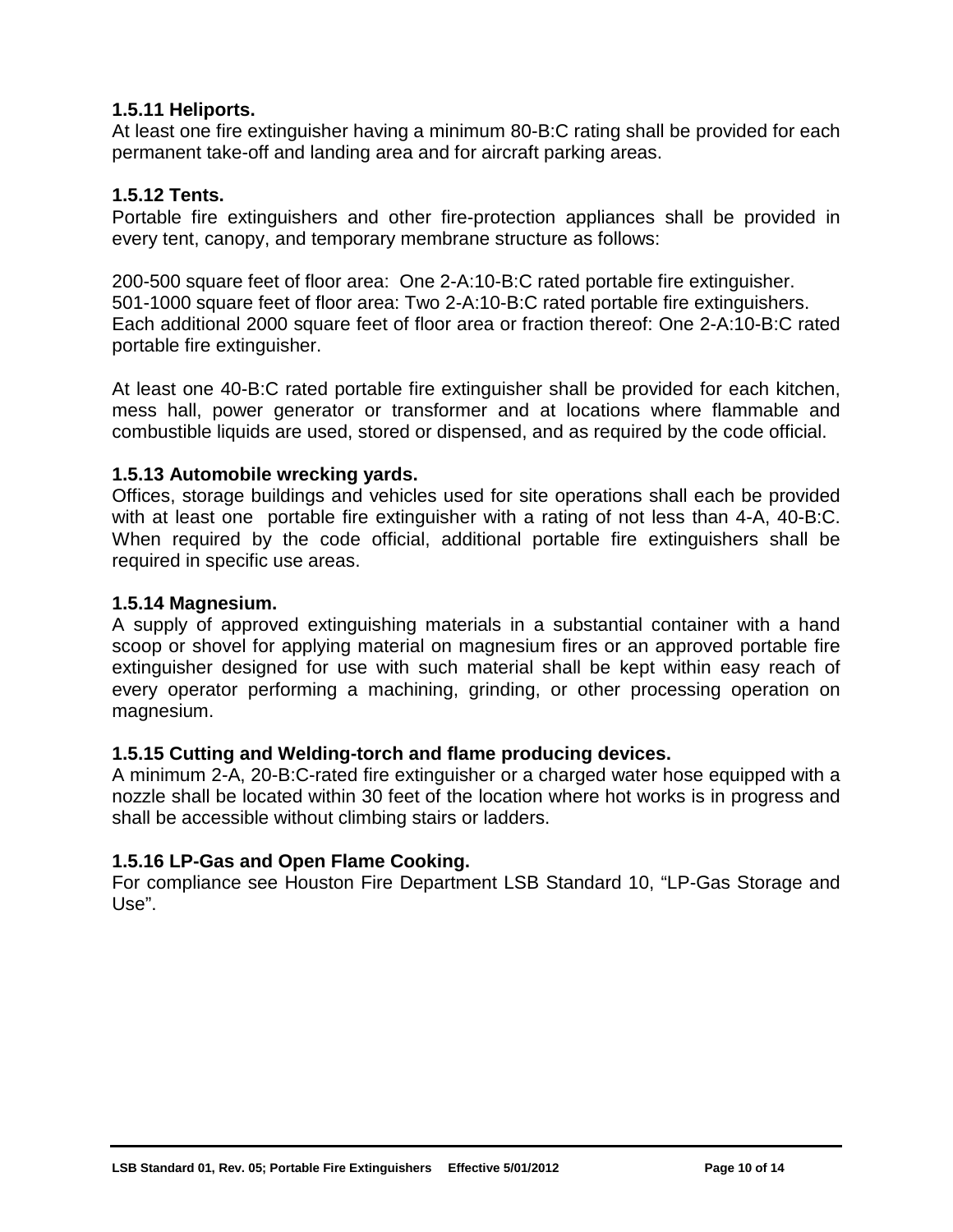#### <span id="page-13-1"></span><span id="page-13-0"></span>**APPENDIX – A**

#### **CLASSIFICATION OF HAZARDS**

#### <span id="page-13-2"></span>**Light Hazard.**

Light hazard occupancies are locations where the total amounts of Class A combustible materials, including furnishings, decorations, and contents, is of minor quantity. This classification anticipates that the majority of content items are either noncombustible or so arranged that a fire is not likely to spread rapidly. Small amounts of Class B flammables used for duplicating machines, art departments, etc., are included provided that they are kept in closed containers and safely stored.

#### <span id="page-13-3"></span>**Ordinary Hazard.**

Ordinary hazard occupancies are locations where the total amount of Class A combustibles and Class B flammables are present in greater amounts than expected under light hazard occupancies. These occupancies could consist of dining areas, mercantile shops and allied storage, light manufacturing, research operations, auto showrooms, parking garages, workshop or support service areas of light hazard occupancies, and warehouses containing Class I or Class II commodities as defined by NFPA 231, "Standard for General Storage".

#### <span id="page-13-4"></span>**High hazard.**

<span id="page-13-5"></span>High hazard occupancies are locations where the total amount of Class A combustible and Class B flammables present, in storage, production use, and/or finished product is over and above those expected and classed as ordinary hazards. These occupancies could consist of woodworking, vehicle repair, aircraft repair and boat servicing, cooking areas, individual product display showrooms, product convention center displays, and storage and manufacturing processes such as painting, dipping, coating, including flammable liquid handling. Also included is warehousing of or in-process storage of other Class I and Class II commodities.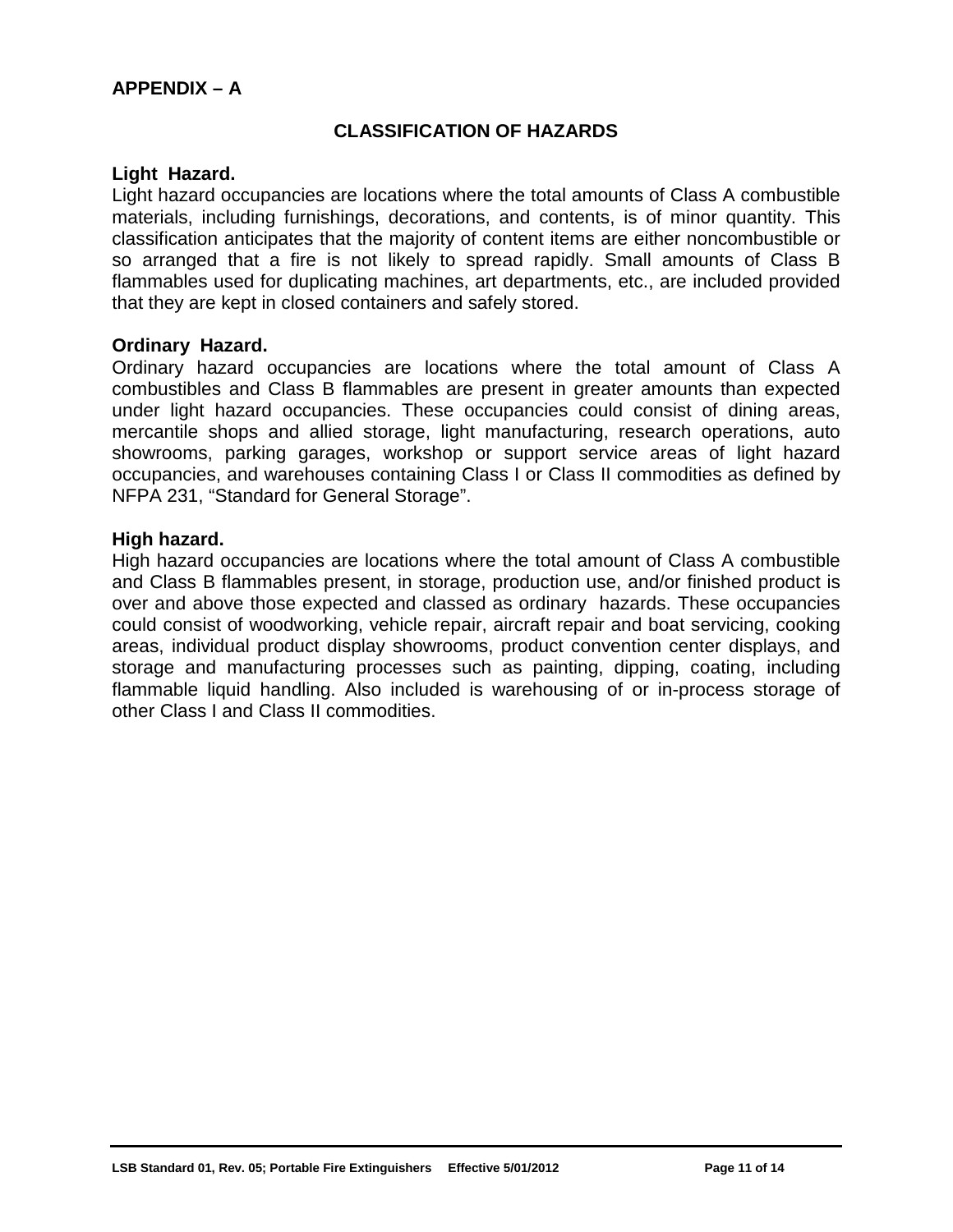<span id="page-14-0"></span>

| Light<br><b>Hazard</b><br><b>Occupancy</b>             | <b>Ordinary</b><br><b>Hazard</b><br>Occupancy | <b>High</b><br><b>Occupancy</b> | <b>Hazard</b>  |                |
|--------------------------------------------------------|-----------------------------------------------|---------------------------------|----------------|----------------|
| Minimum rated<br>Single<br>Extinguisher                | $2-Ac$                                        | $2-A$                           |                | $4-A^a$        |
| Maximum floor<br>Area per<br>Unit of A                 | 3000 sq. ft.                                  | 1500 sq. ft.                    |                | 1000 sq. ft.   |
| Maximum floor<br>Area for<br>Extinguisher <sup>b</sup> | 11,250 sq. ft.                                |                                 | 11,250 sq. ft. | 11,250 sq. ft. |
| Maximum travel<br>Distance to<br>Extinguisher          | 75 ft.                                        | 75 ft.                          |                | 75 ft.         |

# **Class A Rated Fire Hazards**

a. Two  $2 \frac{1}{2}$  gallon (9.46-L) water-type extinguishers can be used to fulfill the requirements of one 4-A rated extinguisher.

b. Refer to NFPA 10, Appendix E-3-3 for more details concerning maximum floor area criteria.

<span id="page-14-1"></span>c. Two water-type extinguishers each with a 1-A rating shall be deemed the equivalent of one 2-A extinguisher for Light (Low) Hazard Occupancies, only where there are ordinary combustible materials and no electrical hazards exist.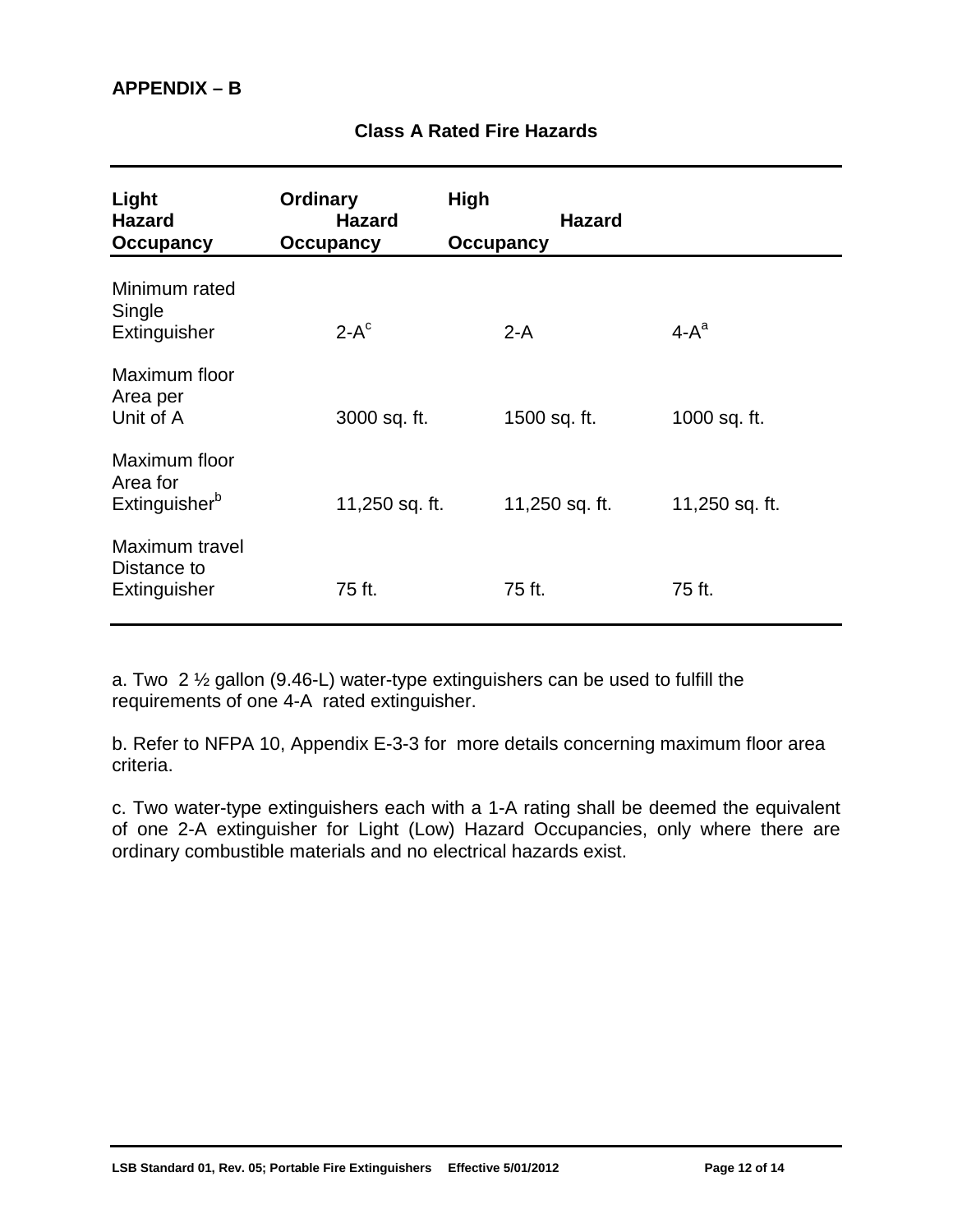<span id="page-15-0"></span>

| <b>Type of Hazard</b> | <b>Basic Minimum</b><br><b>Extinguisher Rating</b> | <b>Maximum Travel Distance</b><br>to Extinguishers (feet) |
|-----------------------|----------------------------------------------------|-----------------------------------------------------------|
| Light (Low)           | $5 - B$<br>$10 - B$                                | 30<br>50                                                  |
| Ordinary (Moderate)   | $10 - B$<br>$20 - B$                               | 30<br>50                                                  |
| Extra (High)          | $40 - B$<br>80-B                                   | 30<br>50                                                  |

# **Class B Rated ( Flammable and Combustible Liquids) Fire Hazards**

NOTE 1: The specified ratings do not imply that fires of magnitudes indicated by these ratings will occur, but rather to give the operators more time and agent to handle difficult spill fires that occur.

NOTE 2: For requirements on water-soluble flammable liquid and alternative sizing criteria, refer to NFPA 10, Sections 3-3 and 3-4.